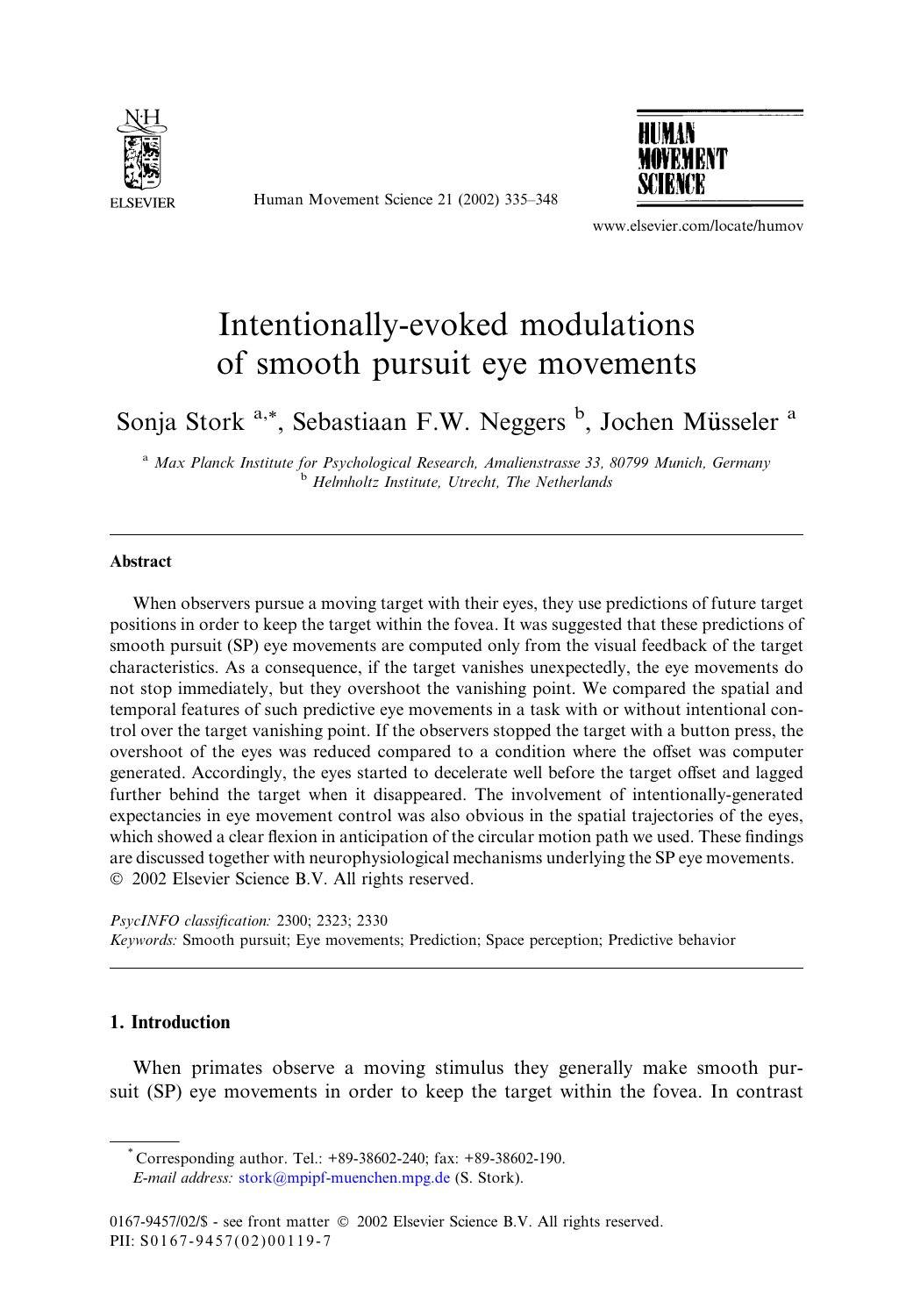to saccadic eye movements, SP eye movements are assumed to occur only when a moving stimulus is visible. Correspondingly, SP movements could not be executed while tracking imaginary or acoustic stimuli in the dark (Buizza, Leger, Berthoz,  $\&$ Schmid, 1979; Gauthier & Hofferer, 1976). From these results it was concluded that the SP movements are guided by visual feedback of actual target characteristics only. In contrast to those results, several researchers observed that it is possible to initiate SP eye movements before the target starts to move (Barnes & Donelan, 1999; Kowler & Steinman, 1979) or to maintain them for some time after the target has vanished (Becker & Fuchs, 1985; Mitrani & Dimitrov, 1978). This pattern of results indicates that the oculomotor system like other sensorimotor systems is not only guided by visual feedback, but takes into account the observer's expectations and predictions of future target positions.

The aim of the present study is to investigate the spatial and temporal characteristics of SP eye movements with respect to the predictability of a movement. Different sources that modulate SP eye movements can be distinguished: (1) external stimulus characteristics like movement velocity and trajectory and (2) internally-generated information when the observer is able to control certain characteristics of the stimulus movement. In particular, in this study the role of internal information is investigated in an eye-tracking task with or without intentional control over the target offset. In the induction condition the target offset is generated unexpectedly by the computer whereas in the intention condition the target offset is controlled by the observer's button press. The findings of several studies lead to different hypotheses concerning the temporal and spatial features of SP eye movements under those conditions.

Becker and Fuchs (1985) showed that human subjects (as non-human primates, cf. Eckmiller & Mackeben, 1978; Whittaker & Eaholtz, 1982) were able to bridge gaps when the target disappeared briefly. In their experiments observers were instructed to continue tracking when the target disappears. In these continuation experiments the SP velocity started to decelerate 200 ms after the target disappearance to a residual velocity of approximately 60% until the target reappeared. In addition, Mitrani and Dimitrov (1978) demonstrated that without an instruction to continue the pursuit movements the eyes did not stop immediately when the target had vanished. In their study the eye velocity returned to zero within 300–600 ms after the stimulus vanished. Moreover, these experiments showed that the delay or drift-time depended on movement duration and on the probability of target disappearance. Therefore, it can be concluded that the overshoot could not be based only on ballistic inertia of the eyes. Instead, the results indicate an automatic generation of anticipations, which provide the input for eye movement planning and execution.

The spatial characteristics of a target movement are also anticipated by SP eye movements. For example, Suh, Leung, and Kettner (2000) investigated the ocular behavior with a gap and a perturbation task while tracking circular movements. The two-dimensional eye trajectories looked similar for the gap and the non-gap condition. Also with perturbations in a horizontal or vertical direction the eyes overshot the unexpected directional change and continued along the anticipated cir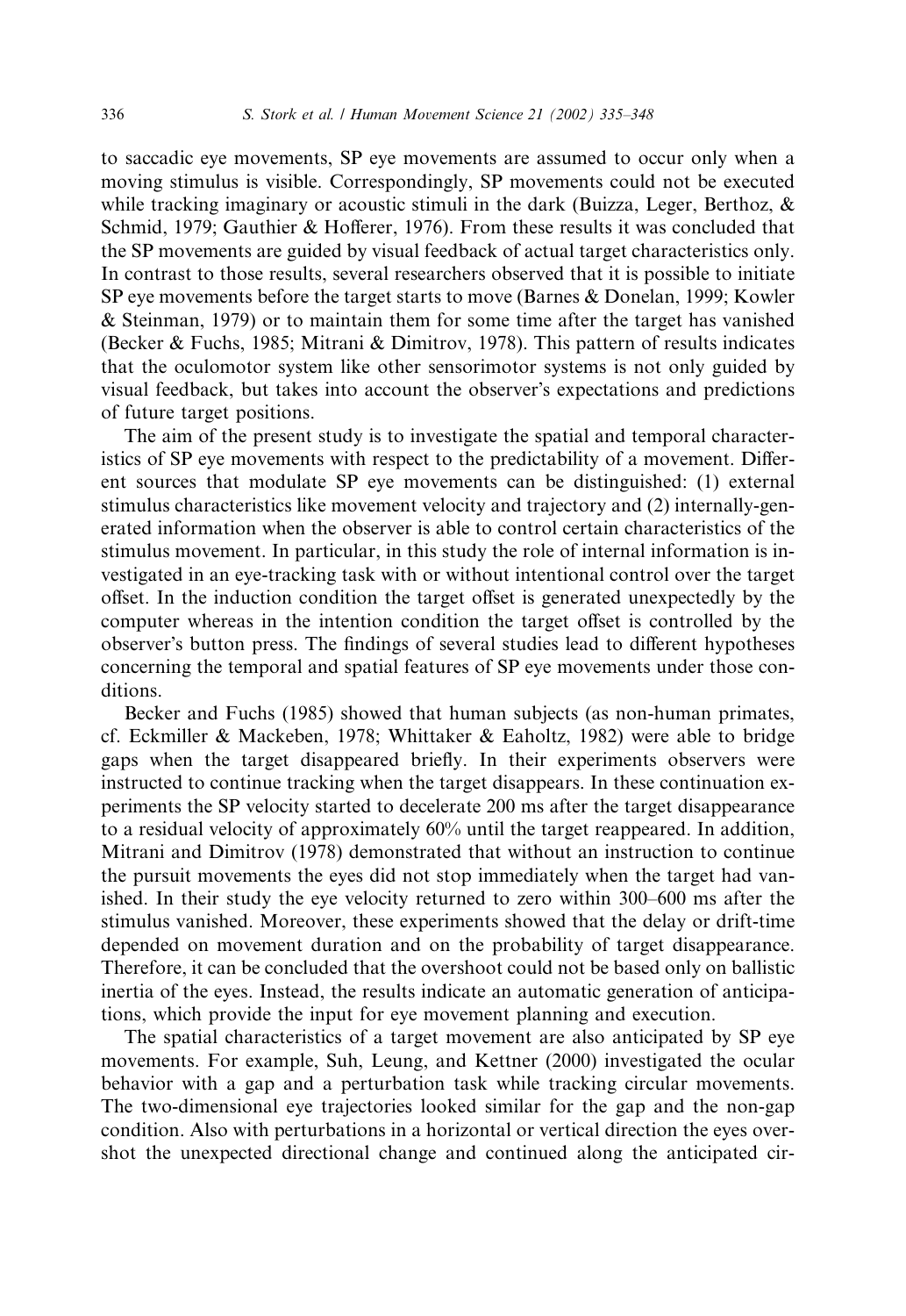cular path for about 94 ms until a correction moved the eye smoothly in the new direction.

Up to now, it remains unclear whether the anticipations are computed exclusively on the basis of external visual information or whether they are modulated by intentional factors as well. Several models described the SP system as a closed-loop negative-feedback system and neglected the contribution of factors like predictions and intentions (for an overview see Pola & Wyatt, 1991). The role of intentional information is supported in a study by Steinbach (1969), who observed that the accuracy of eye-tracking was improved if the visual target was moved actively by the observer's hand. Under those conditions, SP movements were possible even in the dark. On the basis of these results, Vercher et al. (1996) and Vercher, Lazzari, and Gauthier (1997) proposed a model containing a coordination control system, which receives signals from the eye-tracking and the arm motor system. As a result of these coordination control systems, the dynamics of the SP system are changed when the arm and target motion are correlated. In the same way as the internal representation of the visual stimulus movement is used the internal representation of the arm movement could be used to improve the performance on the basis of predictions.

The first aim of the present study is to further investigate the influence of observer's target control on SP eye movements. The results of Vercher et al. (1996) and Vercher et al. (1997) indicate that the exchange between signals of different motor systems could provide information which leads to more accurate SP behavior during maintenance. An increased accuracy might also be observed for the termination of SP behavior, when the target disappeared as a consequence of an internally-generated button press (intention condition). The discrete button press is a much simpler motor task than the observer induced target motion used by Vercher and it contains only the time information when movement is stopped. The interesting question is whether or not under these conditions the tendency to stop pursuit in advance prevails over the tendency to maintain pursuit. Results in favor of the tendency to maintain pursuit would suggest an automatic generation of mainly stimulus-driven predictions; results in favor of the tendency to stop pursuit in advance would suggest at least an internal modulation of these predictions.

The second aim of the present study is to investigate the stimulus dependent predictive component, which could be based on an internal representation of the stimulus movement. A stimulus will be presented moving with a constant velocity on a circular but highly predictable trajectory. This trajectory is used in order to collect more information about the trajectory-specific programming. With linear movements one cannot distinguish between a trajectory-specific or rather spatially unspecific inertial overshoot. With circular pursuit movement all eye muscles are involved and therefore a more complex programming is necessary. It is expected that the eye movement trajectories continue at a circular path after the stimulus disappearance and therefore provide evidence for an internal representation of the stimulus path. In the following we tested these ideas.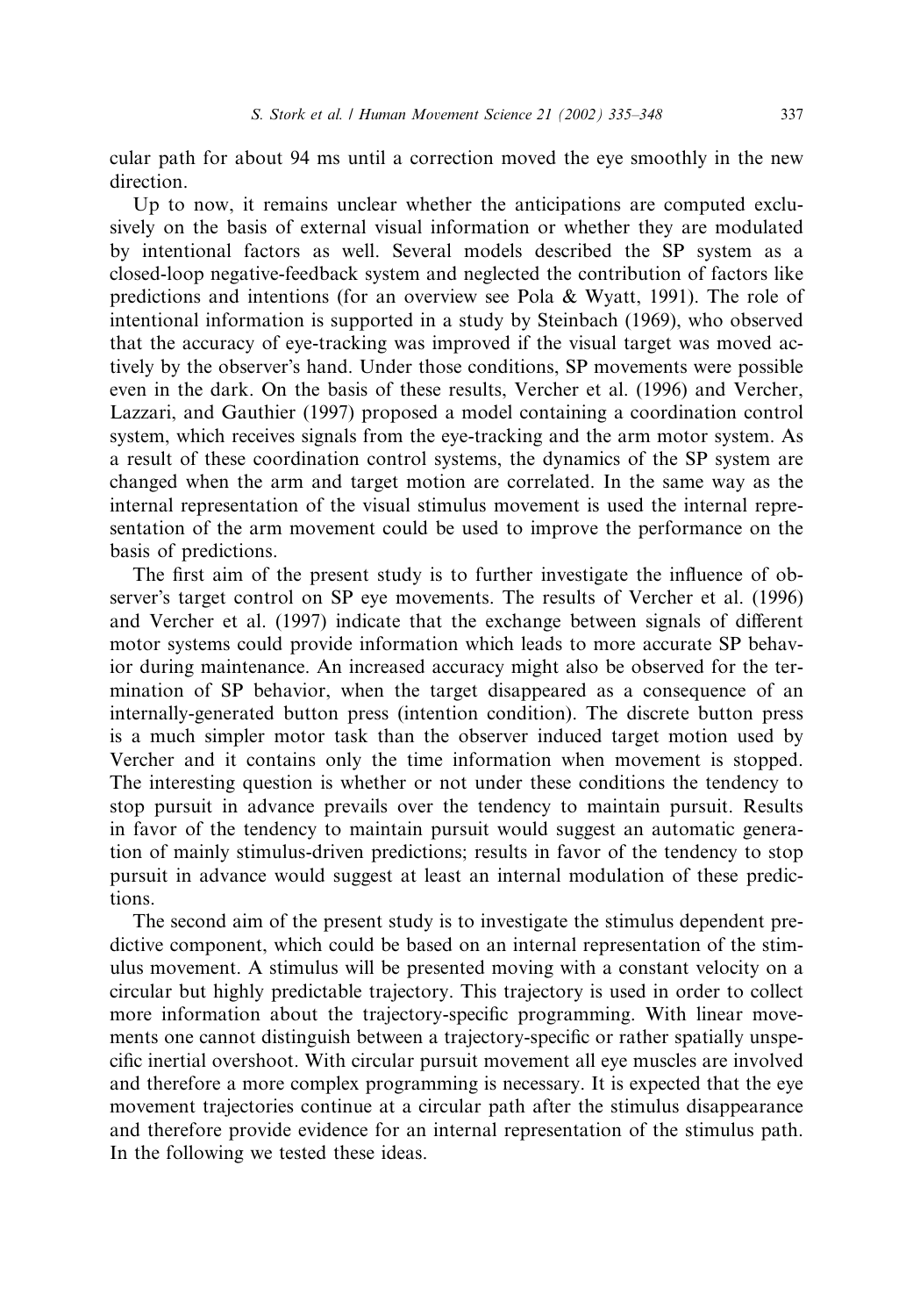# 2. Method

#### 2.1. Participants

Eight students of the University of Munich were paid to participate in the experiment. They reported normal or corrected-to-normal vision and were naive as to the purpose of the experiment.

#### 2.2. Apparatus and stimuli

The experiment was carried out on a PC and the stimuli were presented on a 17 in. color monitor with a refresh rate of 75 Hz. The participant's head was placed on a chin and forehead rest 500 mm in front of the monitor. Eye movements were measured by a SMI eye link infrared video based eye-tracker. Each eye was measured with an infrared digital camera respectively. The reflection pattern on the cornea of each eye of two infrared light emitting diodes mounted beside each camera was measured by the cameras. By isolating the pupil position the point of gaze could be calculated in XY coordinate pairs. The eye movements were sampled at a rate of 250 Hz. Before each block the system was calibrated by offering nine saccadic targets on the monitor. During the experiment, the calibration was adjusted online and if necessary a drift correction was performed automatically in order to correct the drift in the calibration. The room was dimly lit.

The moving stimulus was a dot of  $0.5^{\circ}$  (4.35 mm). <sup>1</sup> On each trial, the dot tracedout a trajectory that circled around a fixation cross at a radius of  $6.1^{\circ}$  visual angle (53.3 mm, cf. Fig. 1). The angular velocity of the stimulus was realized by shifting the dot  $2.14^{\circ}$  clockwise with every vertical retrace of the monitor (13.33 ms per frame), resulting in the angular velocity of 160.2°/s, which corresponds to a tangential velocity of 17°/s (149 mm/s). This target velocity was well within the velocity range in which observers can accurately track a moving target (Robinson, Gordon, & Gordon, 1986).

The movement started at the upper part of the circle (in a range of  $20^{\circ}$  before and 20 $\degree$  behind the 12 O'clock position), and angular movement distance varied from 90 $\degree$ to 360° with the absolute movement times of 560–2240 ms.

## 2.3. Design and procedure

Two different instructions (induction and intention) were presented blockwise and the order was counterbalanced between participants. Observers were instructed to

 $1$  If the description contains the degree scale only, the unit refers to the corresponding angle in respect to the circle! If scales giving both degree and millimeter are used, the units refer to the corresponding angle in respect to the eye.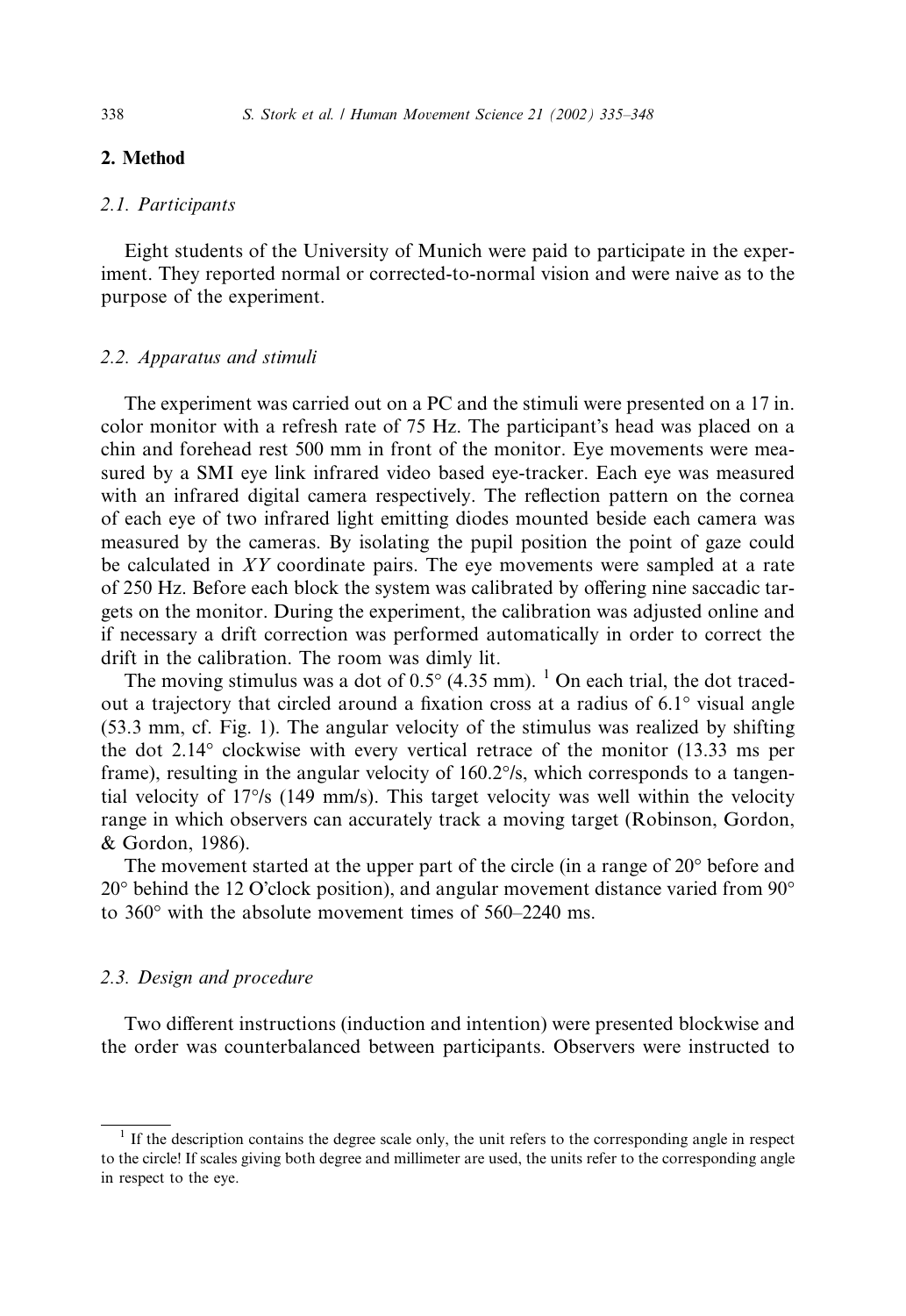

Fig. 1. Stimulus configuration used in the present experiments. The moving stimulus circled the central fixation cross at a radius of  $6.1^{\circ}$  (53 mm).

follow the target with the eyes until it vanished. Nevertheless, the central fixation cross was visible throughout the experiment as the starting point for the eye movement. Each trial began with an auditory warning signal before stimulus onset and the fixation cross changed its color from red to green when the target appeared. In the induction condition the experimental program induced the offset of the moving stimulus. In the intention condition the participant was instructed to press a button with the right index finger in order to stop the target's motion. Observers were asked to stop the movement at an arbitrary point after the stimulus had moved  $90^{\circ}$ , yet before it had moved 360°. Moreover, they should distribute stop positions between these virtual markers and should try to avoid recurrent salient positions. If the subject pressed the button too early or too late, an error message was presented, and the trial was repeated immediately. When the stimulus vanished the participant should stop the pursuit movements and return to the fixation cross when its color changed from green to red.

Participants were confronted with 30 repetitions within each cell of the complete within-subject design, that is, overall with 60 trials. The experiment lasted approximately 30 min, including the calibration, training trials and short breaks.

#### 2.4. Data analysis

The eye movements were analyzed offline by using MATLAB 5.0 scripts. Movement parameters were analyzed for each subject and each trial. The offset of the pursuit movement was defined as the point in time when a saccade was made back to the fixation cross (which was the instructed way to end pursuit). In order to calculate the overshoot the vanishing point of the target was marked within the data. The onset of saccades was defined as the point in time when ocular velocity exceeded 35°/s and the acceleration exceeded  $9.500\%$ <sup>2</sup>.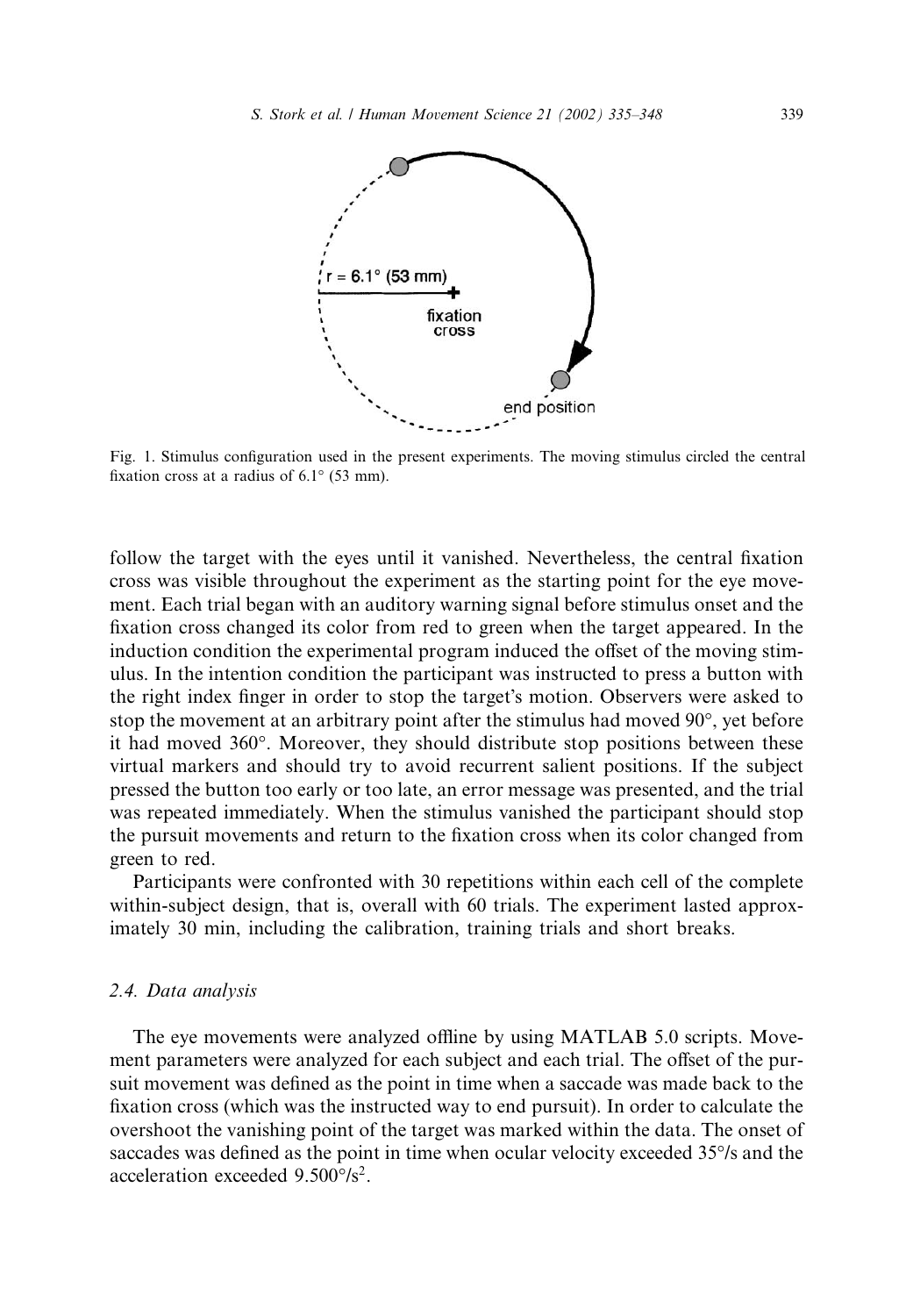# 3. Results and discussion

## 3.1. Overshoot

The overshooting score on every trial was computed as the angular difference between the eye position at the time the moving stimulus disappeared and the eye position at the time the pursuit movement ended by a saccade back to the fixation cross in the center. The values represent displacements expressed in visual angle, that is, the angles between the lines from the center of the circular stimulus trajectory to the eye position at the time of stimulus disappearance and from the center to the end of pursuit. Positive values indicate that the eyes continued after the target disappeared, negative values indicate that the eyes stopped moving before the stimulus disappeared. For segregation of outliers all values below  $-6^{\circ}$  and above  $6^{\circ}$  were excluded first (five trials of 451) and then within subjects all values were discarded above or below the criterion of two standard deviations (31 trials). Mean eye position errors were computed separately for every participant and each condition.

With both induction and intention a reliable positive eye position different from zero was observed, that is, the eyes continued to move after the stimulus vanished in both conditions (induction: 3.10°,  $s_e = 0.14$ ,  $t(7) = 22.02$ ,  $p < 0.001$ ; intention: 1.50°,  $s_e = 0.21$ ,  $t(7) = 6.98$ ,  $p < 0.001$ ; always two-tailed). Nevertheless, in the intention condition this overshoot was largely reduced and a t-test revealed a significant difference between the intention and induction condition ( $t(7) = 7.95$ ,  $p <$ 0:001; cf. Fig. 2). Therefore, the prediction of the self-generated vanishing point enables eye movements to stop faster and to attain greater spatial accuracy. Also the standard deviation within participants was smaller in the intention condition, which is further evidence for the improved accuracy. This difference is not significant, but it shows a weak statistical tendency (induction:  $0.67^{\circ}$ ,  $s_e = 0.11$ ; intention:  $0.57^{\circ}$ ,



Fig. 2. (Middle) Eye position at the end of pursuit as a function of instruction (induction vs. intention). The dark bars represent the mean values, and the light bars, the standard deviation. Positive values indicate errors in the direction of movement, negative values errors opposite to the direction of movement. Error bars represent standard errors between participants. (Left and right) Trajectories of one subject for the induction (left) and intention (right) condition.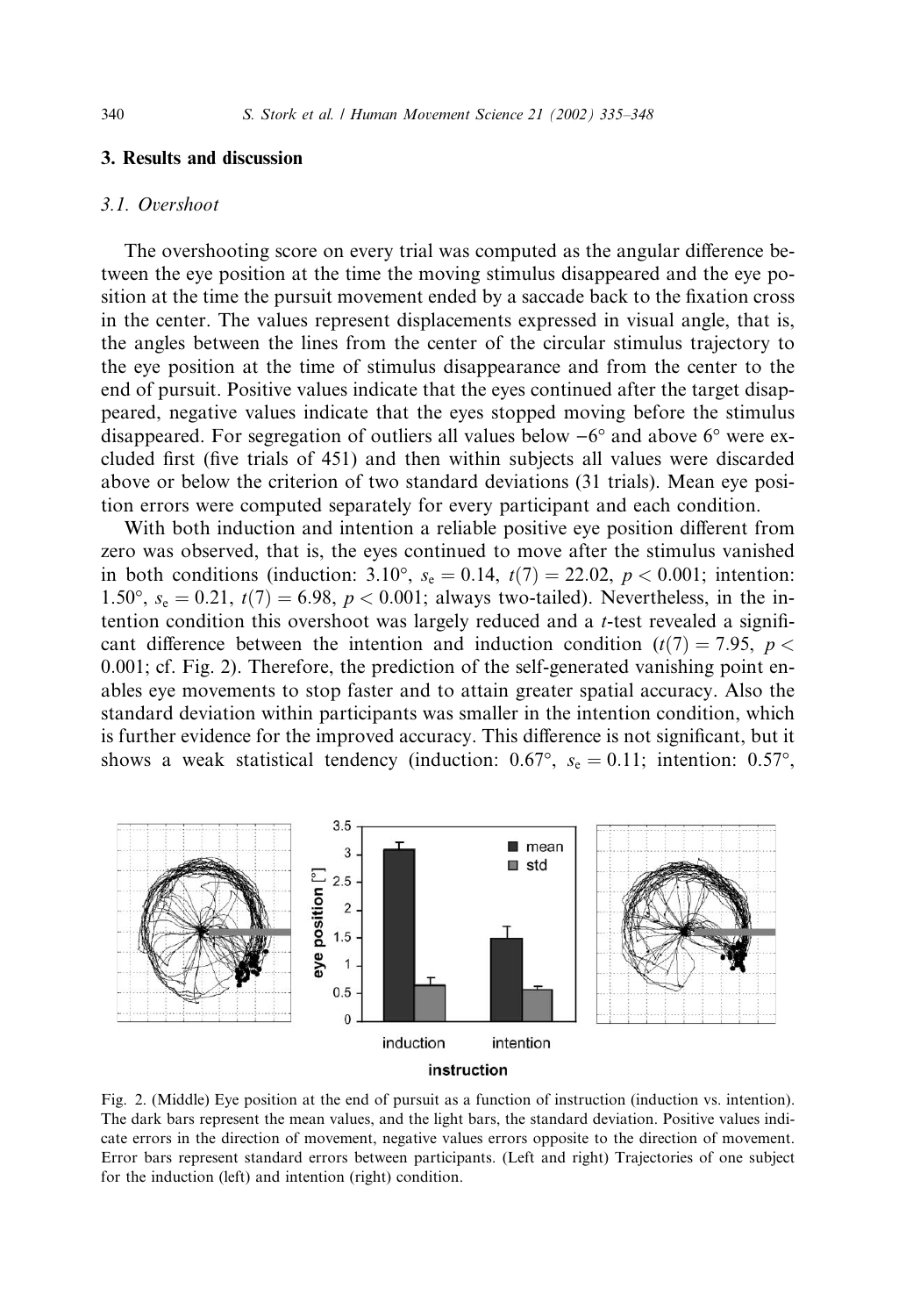$s_e = 0.07$ ,  $t(7) = 1.42$ ,  $p = 0.2$ ). In addition to the mean values, Fig. 2 shows all eye traces of one subject, where the traces are rotated to map the position of stimulus disappearance at the 3 o'clock position (see gray line). The figure nicely shows the different amount of overshoot in both conditions and also illustrates the slightly reduced variance of final eye position in the intention condition.

### 3.2. Spatial lag or lead

In order to investigate the spatial position of the eye in relation to the target, we computed the difference between the stimulus offset position and the eye position when the target disappeared. So as to obtain a comparable measure for each eye movement trial, eye positions, which did not always correspond exactly to the stimulus path, were projected to the stimulus trajectory. The values reported below represent degrees of visual angle along the stimulus trajectory. Negative values stand for a spatial lag and positive values denote a spatial lead of the eyes in relation to the stimulus. For segregation of outliers first all values below  $-3^{\circ}$  and above 3 $^{\circ}$  were excluded (37 trials of 451) and then within subjects all values above or below the criterion of two standard deviations (22 trials).

The data show an average spatial lag in both conditions, that is the eyes lagged behind the stimulus (induction:  $-0.5^{\circ}$ ,  $s_e = 0.07$ ,  $t(7) = 7.41$ ,  $p < 0.001$ ; intention:  $-0.8^{\circ}$ ,  $s_e = 0.14$ ,  $t(7) = 5.87$ ,  $p = 0.001$ ; cf. Fig. 3). Although these lags are statistically different from zero the absolute amount of these lags is rather small. This is more obvious if these values are transformed to show the temporal lag of the eye: in the induction condition the eyes lagged the stimulus by 29 ms and in the intention condition by 47 ms. These average lags lay well below 100 ms, that is the assumed reaction time of the pursuit system (Lisberger & Westbrook, 1985). Thus, these small lags show that there must be a predictive component within the eye movements,



Fig. 3. Spatial position of the eye at stimulus offset as a function of instruction (induction vs. intention). Positive values indicate a spatial lead, negative values a spatial lag. Error bars represent standard errors between participants.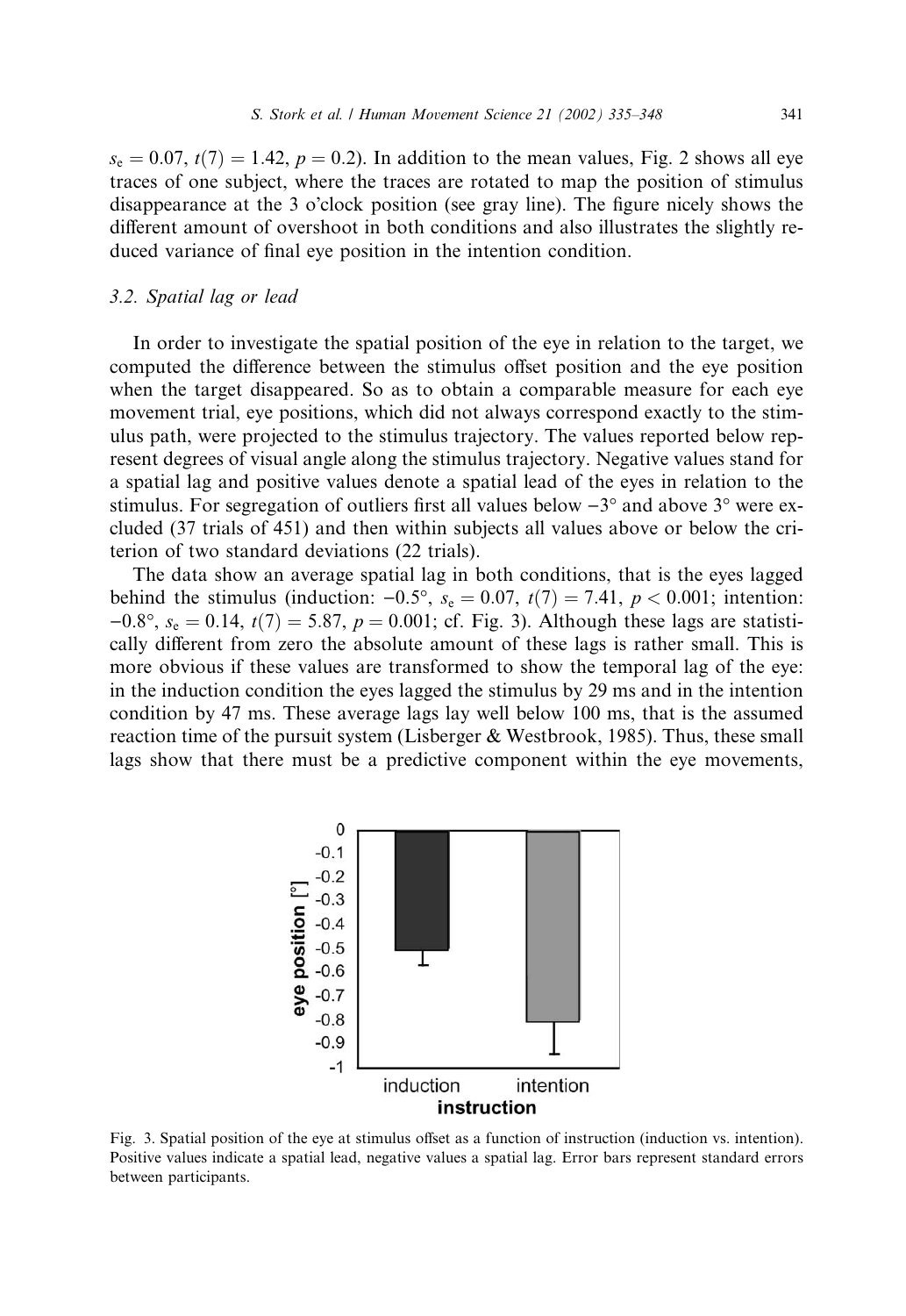because otherwise the eyes could not be phase-locked as was observed here. These results are similar to those of Keating (1991) who found that monkeys lag sinusoidal target movements of 0.4–1.4 Hz by only 7–22 ms.

Nevertheless, in accordance with the reduced overshoot the eyes lag stronger in the intention condition than in the induction condition. A comparison of the mean values did not reveal a significant difference, but a statistical trend was evident  $(t(7) = 2.00, p = 0.085)$ . It is plausible that in the intention condition where the observers can prepare optimally for stimulus disappearance they tend to fall behind the stimulus in order to stop the eye movements appropriately. This pattern seems to rule out the possibility that participants used a strategy where they first searched for a point on the trajectory where they could stop the target when it reached that position.

## 3.3. Gain

The mean gain profiles were computed for each subject and condition. The average profile can be seen in Fig. 4. In the induction condition the gain remained relatively constant at 0.85 until 150 ms after the target disappearance and then declined rapidly to 0.45 in the following 100 ms. In contrast, in the intention condition the gain started to decline 180 ms before the stimulus offset and decelerated to a gain of 0.7 at time 0 and to 0.3 in the following 250 ms. After  $t = 0$ , the gain profiles for the two conditions differ significantly from each other ( $p < 0.05$ ) and in the last 150 ms before stimulus offset show a trend ( $p < 0.10$ ). Within two subjects there was a significant deceleration in the intention condition well before  $t = 0$  (Fig. 4, right). Surprisingly, there was also a significant difference in gain 500 ms before the stimulus offset. That was maybe due to the difference in action control within the conditions: in the induction condition the observer cannot predict the stimulus offset and therefore uses probably a lower gain at the beginning. Nevertheless, in both conditions the gain is around 0.8 for most of the trial and a clear separation occurred not until a



Fig. 4. (Left) Gain of all participants as a function of the induction (black) vs. intention (gray) condition. The thin gray line represents the level of significance for a difference between both conditions. (Right) Gain of two participants with a significant difference between the conditions before  $t = 0$ .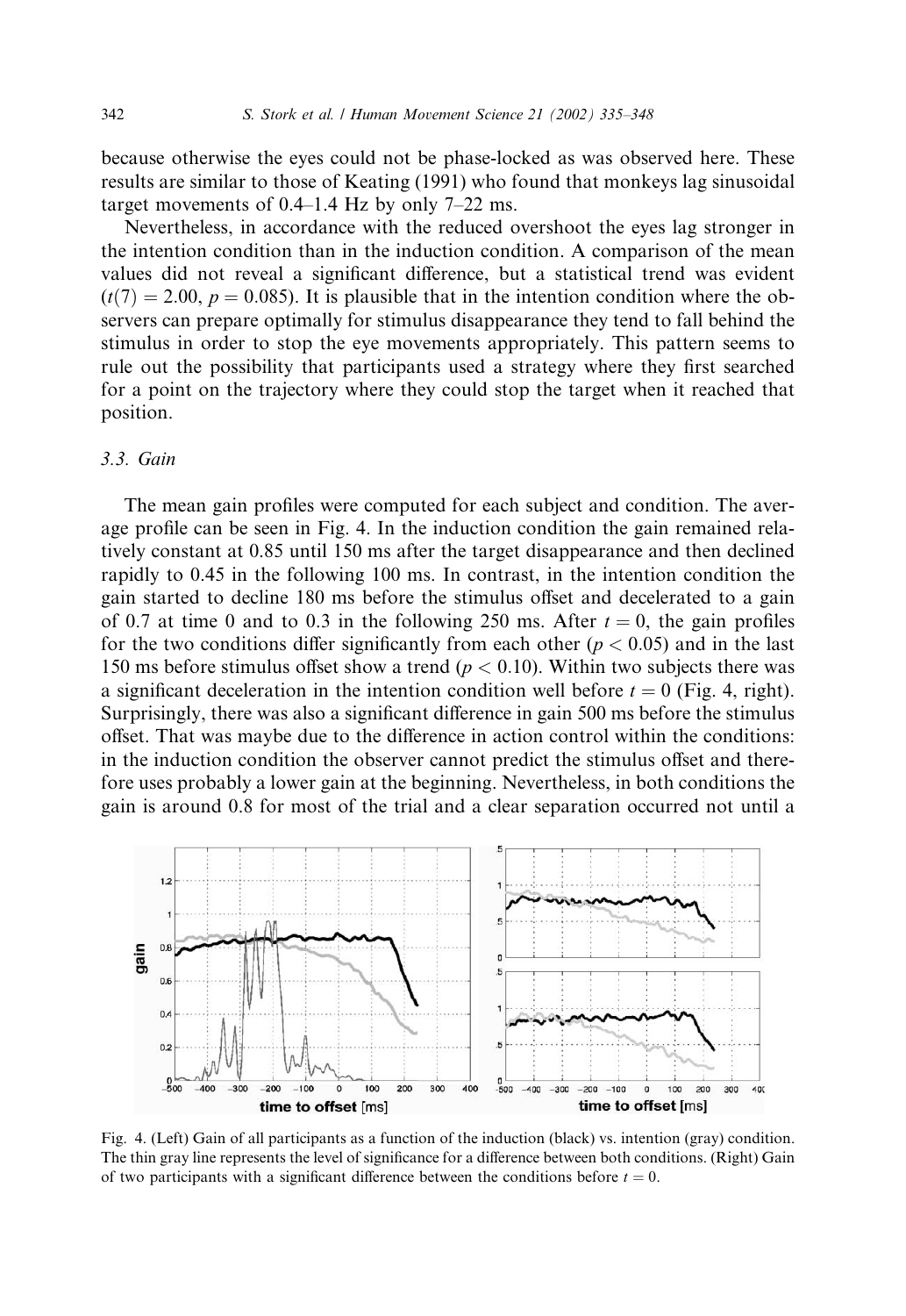short time before the stimulus offset. Therefore, in the intention condition the lower gain as well as the resulting greater spatial lags described before could only be attributed to the anticipated stimulus offset.

The results show that the intentional control over the target movement provides information, which could be used by the eye movement system in order to stop the SP eye movements more precisely. There seems to be a well-tuned synchronization of button press and eye movement deceleration. It would be plausible if this synchronization does not depend on how the target is stopped, that is, by a button press or other actions. The pure intention to stop the target and the knowledge that the target will stop should be enough to achieve more accurate behavior. In the experiments of Barnes and Donelan (1999), an auditory warning cue was used to initiate the SP eye movement. Therefore, it should be also possible to reduce the overshoot with an adequate external cue (e.g. an auditory cue), where the performance should depend on the time between cue and stimulus disappearance. Nevertheless, we cannot decide on the basis of these data whether there is also a contribution of the exchange of motor commands while triggering the termination of SP movements. Vercher and colleagues (Lazzari, Vercher, & Buizza, 1997; Vercher et al., 1997) showed in their experiments that the eye movement behavior is improved when a tracking movement of the hand produces the stimulus movement. The spatial and temporal accuracy was nearly perfect in terms of gain and phase. The button press in our experiment contains only information about the point of time, when the target vanishes, and it would be interesting to examine the overshoot in an experiment under conditions similar to those of Vercher. It should be noticed that also in the intention condition there still remains an overshoot. Possibly, with a continuous coupling between the observers and the stimulus movements, that is, with additional kinesthetic information, the overshoot could be reduced or even eliminated.

In the induction condition the absolute amount of drift-time lies below the results of Mitrani and Dimitrov (1978) and above those of Suh et al. (2000), both of whom used comparable velocities. Maybe circular movements lead to smaller overshoots than the horizontal movement introduced by Mitrani and Dimitrov, because the circular path requires a more complex programming. In the experiments of Suh et al. (2000), who used also circular movements, the overshoot lasted shorter in comparison to our induction condition, but in their experiments the stimulus changed its direction instead of disappearing and therefore offers visual input for a faster correction. In contrast, in our experiment there is no longer any stimulus input which could be used to correct the eye movements. Therefore the influence of anticipation could last longer.

## 3.4. Trajectory

The trajectory of the maintained eye movements after target disappearance show a clear flexion in anticipation of the future target movement. In Fig. 2 this circular overshoot is shown already for one subject. In addition, Fig. 5 shows the flexed eye movements after stimulus disappearance of all subjects in the induction condition. These flexed eye trajectories could rather be explained by a spatial representation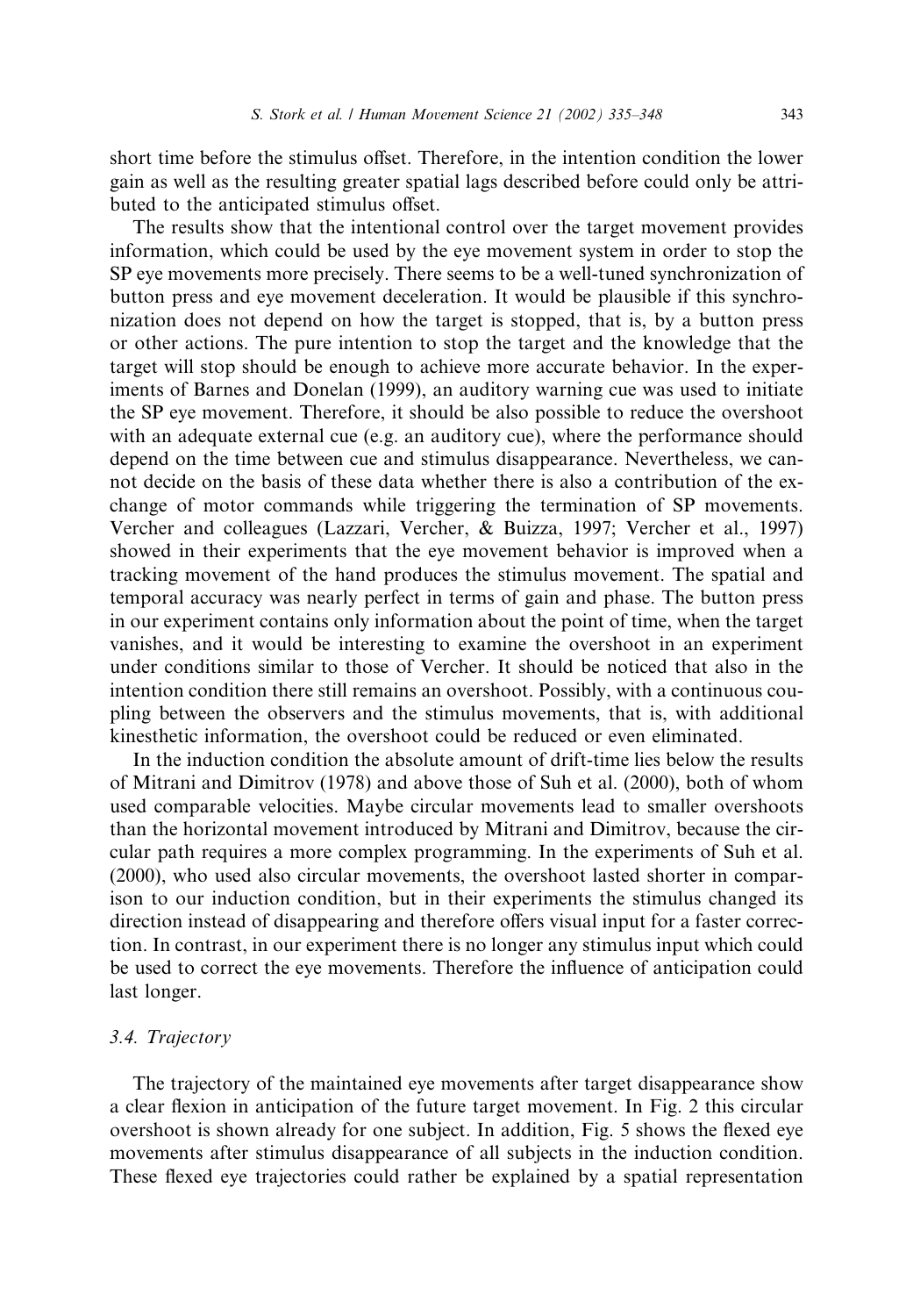

Fig. 5. The eye trajectories of all participants and all trials after the stimulus disappeared.

of the stimulus motion than with a stored efference copy of the last motor command. Otherwise it would have been more likely to find a linear overshoot. The brainstem circuitry controlling the oculomotor nuclei is organized in different neural channels, roughly controlling vertical, horizontal and torsional eye movements separately by three complementary sets of extraocular muscles pulling in the mentioned directions (Carpenter, 1977).

These results resemble those of Suh et al. (2000) where the observers reacted on a change of stimulus direction from a circular to a linear path first with a flexed overshoot in anticipation of the circular movement and then, after delayed reaction time, made corrections toward the linear target movement.

Moreover, the trajectories in Fig. 2 show that in most of the cases, the initial portion of SP showed a radius different from the path of the target. This occurred because the amplitude of the first saccade, which determines the starting point of SP, was somewhat smaller than the radius. It is a well known finding that the initial saccade often undershoots the target position by 10% and that a corrective saccade is necessary in order to bring the target to the fovea (Becker, 1972). Here, it seems that after the saccade a correction is made during SP while shifting the eyes trajectory progressively toward the target's trajectory. This pattern was observed with 6 of the 8 participants and offers additional evidence in favor of an internal representation of target motion, because the eyes began to move on the circular path before they really tracked the target.

# 4. Conclusions

We compared the spatial and temporal features of predictive eye movements in a task with or without intentional control over the target offset. In the intention con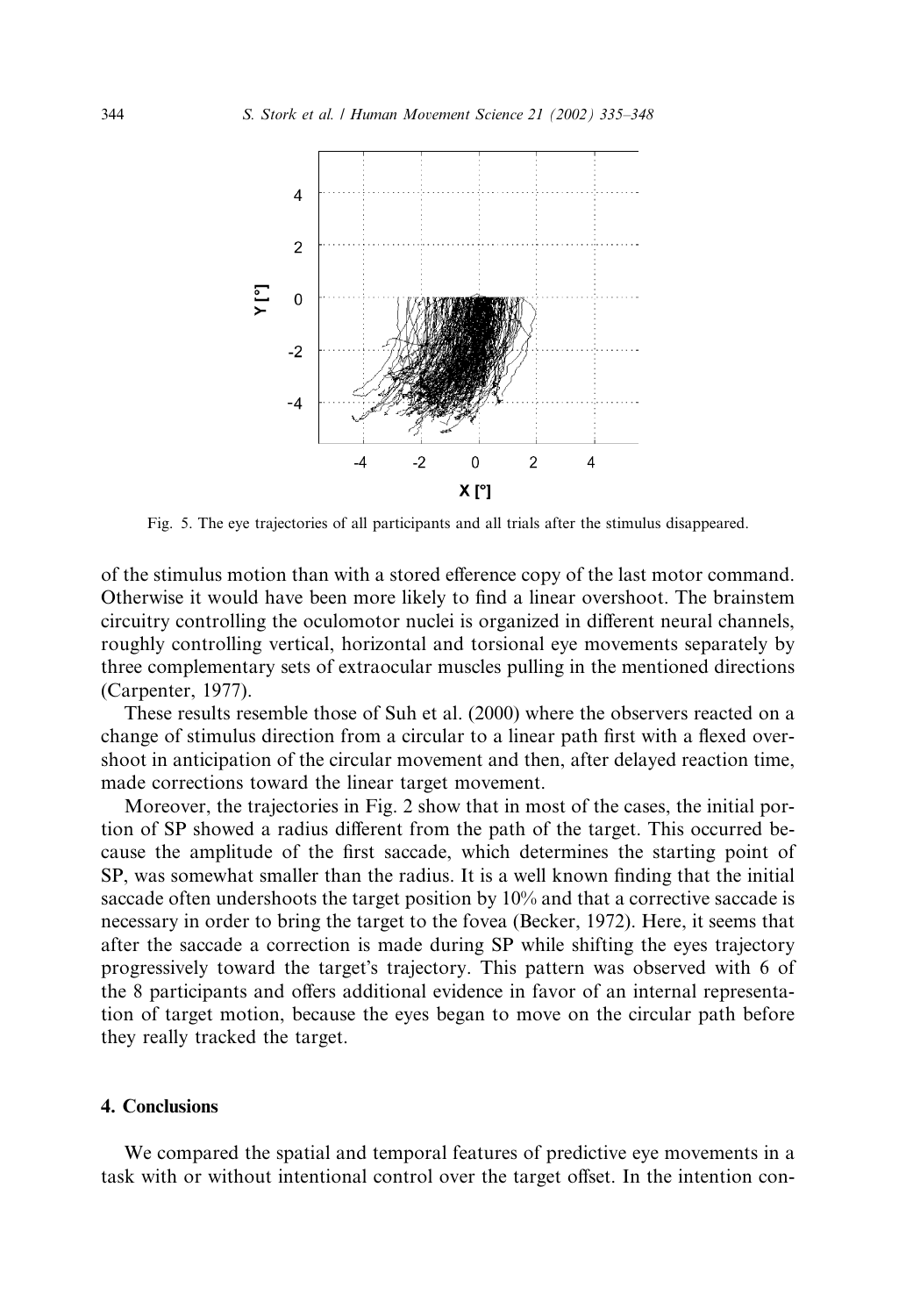dition the eyes showed a reduced overshoot as compared to the induction condition, an increased lag at the end of the movement, and a gain, which started to decline well before the target offset. Additionally, the trajectories of both conditions showed a clear flexion in anticipation of the circular movement path we used.

The overshoot replicated the findings of Mitrani and Dimitrov (1978) that the eyes did not stop immediately when the target vanished. Furthermore, with action control over the target offset, a large improvement could be observed in spatial and temporal components. In the intention condition the overshoot of the eyes was reduced to the half of the induction condition. Accordingly, the eyes started to decelerate well before the target offset and lagged further behind the target when it disappeared. These results are in accordance with the assumed interaction between a prediction mechanism and visual feedback (Becker  $\&$  Fuchs, 1985). In the induction condition, the observer could react primarily to visual feedback, that is, the disappearance of the target. The system needs a certain time to process this information and to stop the predictive eye movements; the result is an overshoot. Under natural conditions, the observer notices this overshoot and makes a corrective saccade toward the vanishing position (Mitrani, Dimitrov, Yakimoff, & Mateeff, 1979). If the target does not disappear but changes its direction, the new visual input offers opportunity for a correction (Suh et al., 2000). In the induction condition without additional input after target disappearance, the anticipatory influence could maintain for a larger amount of time. In contrast, in the intention condition the observer could start to decelerate the eye movements without visual feedback but with timing information based on the knowledge that the target will disappear with the button press. Moreover, in both conditions the involvement of expectancies based on stimulus characteristics is obvious in the spatial trajectory of the eyes, which shows a clear flexion in anticipation of the circular path after stimulus disappearance as well as a progressing shift of the trajectory in direction of the stimulus path at the beginning of target movement.

The question is now, which mechanism and neural correspondent could account for this pattern of results. Several proposals were made concerning the neural substrate of predictive eye movements. Gottlieb, MacAvoy, and Bruce (1994) described a cortico-ponto-cerebellar circuitry, which underlie the SP system of primates. The middle temporal and middle superior temporal areas MT and MST seem to provide the visual motion information, which is necessary for the target representation. These areas are reciprocally connected with the frontal eye fields (FEF), which are important for the execution of anticipatory eye movements to predictive target movements. In accordance, Barnes and Donelan (1999) proposed that the short-term storage for target characteristics is located in the prefrontal cortex and that the supplementary eye fields may serve as the periodicity estimator, which controls the release of the anticipatory activity through the FEF. MT, MST and FEF are connected via the Basilar Pontine Nuclei with the cerebellum, which is necessary for the execution and maintenance of SP (Ilg, 1997). It was suggested that the cerebellum is also concerned with facilitating the continuation of the anticipatory response (Barnes & Donelan, 1999) or moreover includes a velocity memory in the flocculus (Lisberger, Morris, & Tychsen, 1987). Also the interaction and exchange between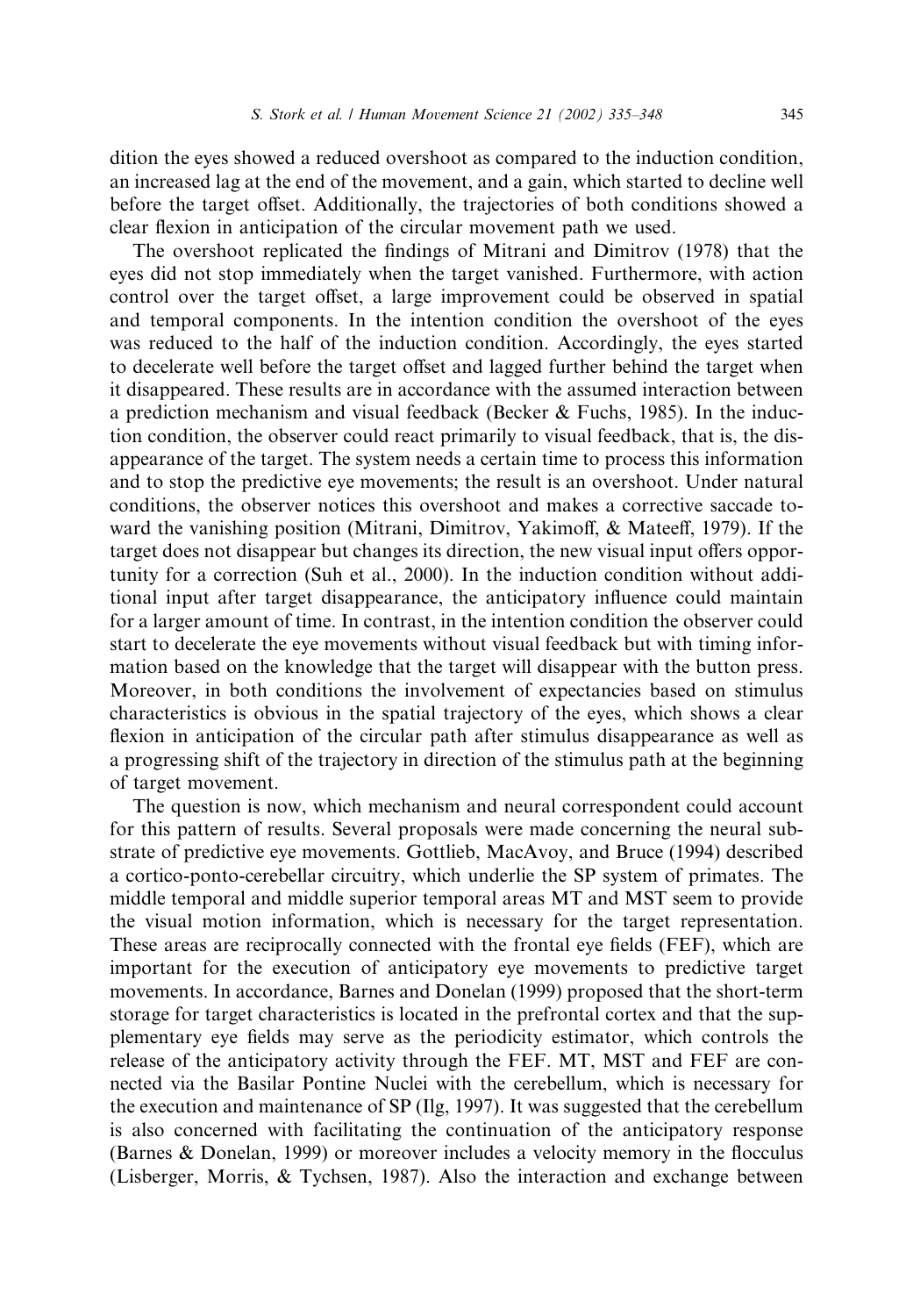different sensorimotor systems take place at the cerebellum (Vercher & Gauthier, 1988). Suh et al. (2000) found that the neural responses of the flocculus and paraflocculus of the cerebellum were highly correlated with eye movements during the execution of predictive eye movements and concluded that this system generates predictive control during ongoing pursuit. But this result does not exclude the possibility that the flocculus gets its input from a representational system, which is rather independent from the motor execution. Although different proposals reflect an uncertainty about the role of FEF and flocculus all parts of the described circuit are assumed to be necessary for predictive eye movements.

Certainly, all described structures are involved in the emergence of our results, but it is possible to specify mechanisms, which are of particular interest. In both conditions the circular overshoot and the low phase lag indicate the contribution of an automatic SP prediction, that is, a representation of target characteristics. Only in the induction condition is the velocity memory really obvious, because here the gain remains constant for a certain time after the target disappearance. In the intention condition a strong contribution of cognitive expectations lead to a reduced overshoot of the eyes, that is, the knowledge about the dependency between button press and target disappearance leads to reduction of eye velocity advanced to the offset, a greater phase lag at offset time and a smaller overshoot after target disappearance. Therefore, the expectations are used for a more accurate timing of pursuit end.

Nevertheless, also with intentional control in our experiment there still remains an overshoot. There are several possibilities why it is not further reduced or even diminished. First, SP predictions are––at least in parts––an automatic mechanism, which cannot be abolished completely. Second, the motor coupling between button press and eye movements is not strong enough. It is possible that when the observer further controls characteristics of the target's trajectory (e.g. as in the experiments of Vercher, 1996) the overshoot would disappear completely.

Another possibility in order to reduce the overshoot would be to present an external cue which announces the target disappearance. It would be interesting whether similar performance occurs with an extrinsic cue, which offers only timing information without the contribution of exchanged motor components. Nevertheless, also with this method a reduced overshoot would be the result of intentional modulations of SP predictions.

An argument for an automatism of SP predictions is that it facilitates the interaction with the environment by enabling the compensation of delays in the transmission from the retina to the cortex. This has implications not only for motor control but also for the perception of events. It has been observed that the execution of SP eye movements lead to a mislocalizations of the final position of a moving target in direction of the movement (e.g. Kerzel, Jordan,  $\&$  Müsseler, 2001). Recently we have shown that with intentional control over the stimulus disappearance the overshoot of the eyes as well as the mislocalization in movement direction were reduced to half (Stork, 2002). This result might indicate that eye movements contribute to the spatial representation of objects and that action control is able to affect target localization via a modulation of eye movements (see also Van der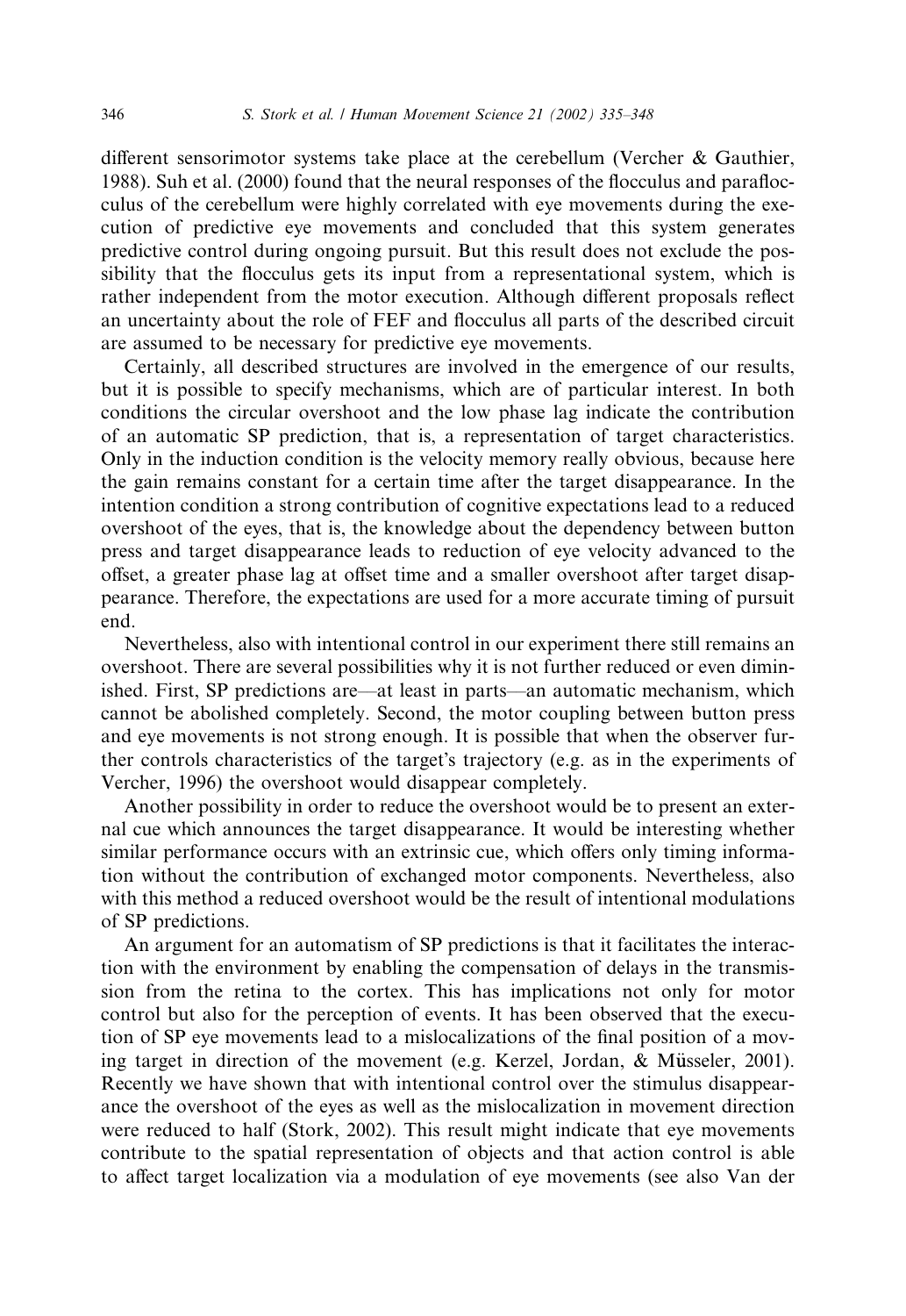Heijden, Müsseler,  $&$  Bridgeman, 1999). Whether there is more evidence for this idea has to be clarified in future research.

# Acknowledgements

This research was funded by the German Science Foundation (AS 79/3) and by the Dutch Organization for Fundamental Research (NOW, grant nr. 440-20-000). We thank Harold Bekkering, Jay Pratt and an anonymous reviewer for helpful comments and suggestions regarding a previous draft of the paper, Julian Garbotz for carrying out the experiment, and John Tank and Heidi John for stylistic suggestions.

# References

- Barnes, G. R., & Donelan, S. F. (1999). The remembered pursuit task: evidence for segregation of timing and velocity storage in predictive oculomotor control. Experimental Brain Research, 129, 57-67.
- Becker, W. (1972). The control of eye movements in the saccadic system. In J. Dichgans & E. Bizzi (Eds.), Cerebral control of eye movements and motion perception (pp. 233–243). Basel: Karger.
- Becker, W., & Fuchs, A. F. (1985). Prediction in the oculomotor system: smooth pursuit during transient disappearance of a visual target. Experimental Brain Research, 57, 562–575.
- Buizza, A., Leger, A., Berthoz, A., & Schmid, R. (1979). Otolithic-acoustic interaction in the control of eye movement. Experimental Brain Research, 36, 509–522.
- Carpenter, R. H. S. (1977). Movement of the eyes. London: Pion.
- Eckmiller, R., & Mackeben, M. (1978). Pursuit eye movements and their neural control in the monkey. Pflügers Archiv-European Journal of Physiology, 377, 15-23.
- Gauthier, G. M., & Hofferer, J. M. (1976). Eye tracking of self-moved targets in the absence of vision. Experimental Brain Research, 26, 121–139.
- Gottlieb, J. P., MacAvoy, M. G., & Bruce, C. J. (1994). Neural responses related to smooth-pursuit eye movements and their correspondence with electrically elicited smooth eye movements in the primate frontal eye field. Journal of Neurophysiology, 72, 1634-1653.
- Ilg, U. J. (1997). Slow eye movements. Progress in Neurobiology, 53, 293–329.
- Keating, E. G. (1991). Frontal eye field lesions impair predictive and visually-guided pursuit eye movements. Experimental Brain Research, 86, 311–323.
- Kerzel, D., Jordan, J. S., & Müsseler, J. (2001). The role of perception in the mislocalization of the final position of a moving target. Journal of Experimental Psychology: Human Perception and Performance, 27, 829–840.
- Kowler, E., & Steinman, R. M. (1979). The effect of expectations on slow oculomotor control. II. Single target displacements. Vision Research, 19, 633–646.
- Lazzari, S., Vercher, J. L., & Buizza, A. (1997). Manuo-ocular coordination in target tracking. I. A model simulating human performance. Biological Cybernetics, 77, 257-266.
- Lisberger, S. G., Morris, E. J., & Tychsen, L. (1987). Visual motion processing and sensory-motor integration for smooth pursuit eye movements. Annual Review of Neuroscience, 10, 97–129.
- Lisberger, S. G., & Westbrook, L. E. (1985). Properties of visual inputs that initiate horizontal smooth pursuit eye movements in monkeys. Journal of Neuroscience, 5, 1662-1673.
- Mitrani, L., & Dimitrov, G. (1978). Pursuit eye movements of a disappearing moving target. Vision Research, 18, 537–539.
- Mitrani, L., Dimitrov, G., Yakimoff, N., & Mateeff, S. (1979). Oculomotor and perceptual localization during smooth eye movements. Vision Research, 19, 609-612.
- Pola, J., & Wyatt, H. J. (1991). Smooth pursuit: response characteristics, stimuli and mechanisms. In R. H. S. Carpenter (Ed.), Eye movements (Vol. 8, pp. 138–157). London, UK: Macmillan Press.